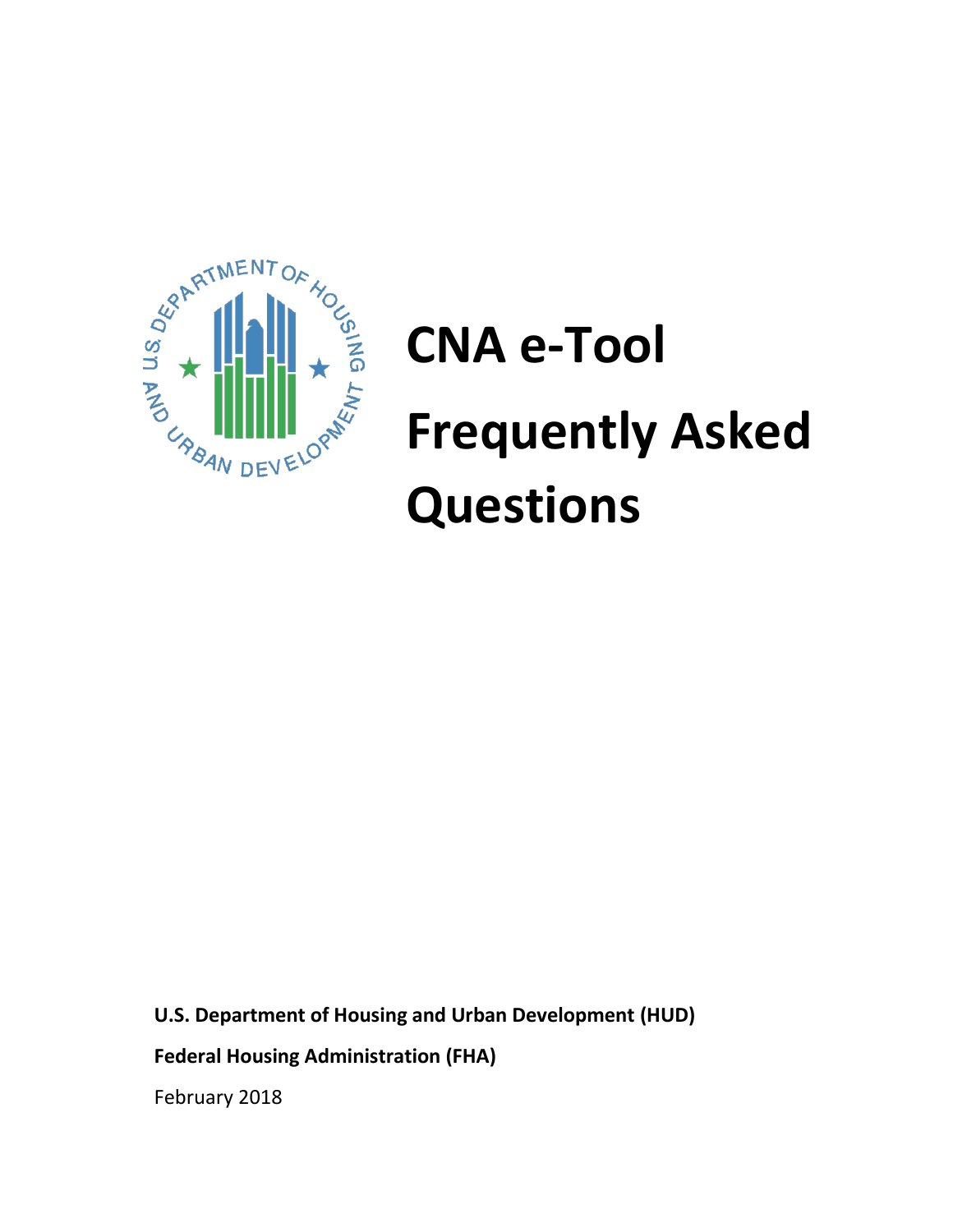# CNA e-Tool Frequently Asked Questions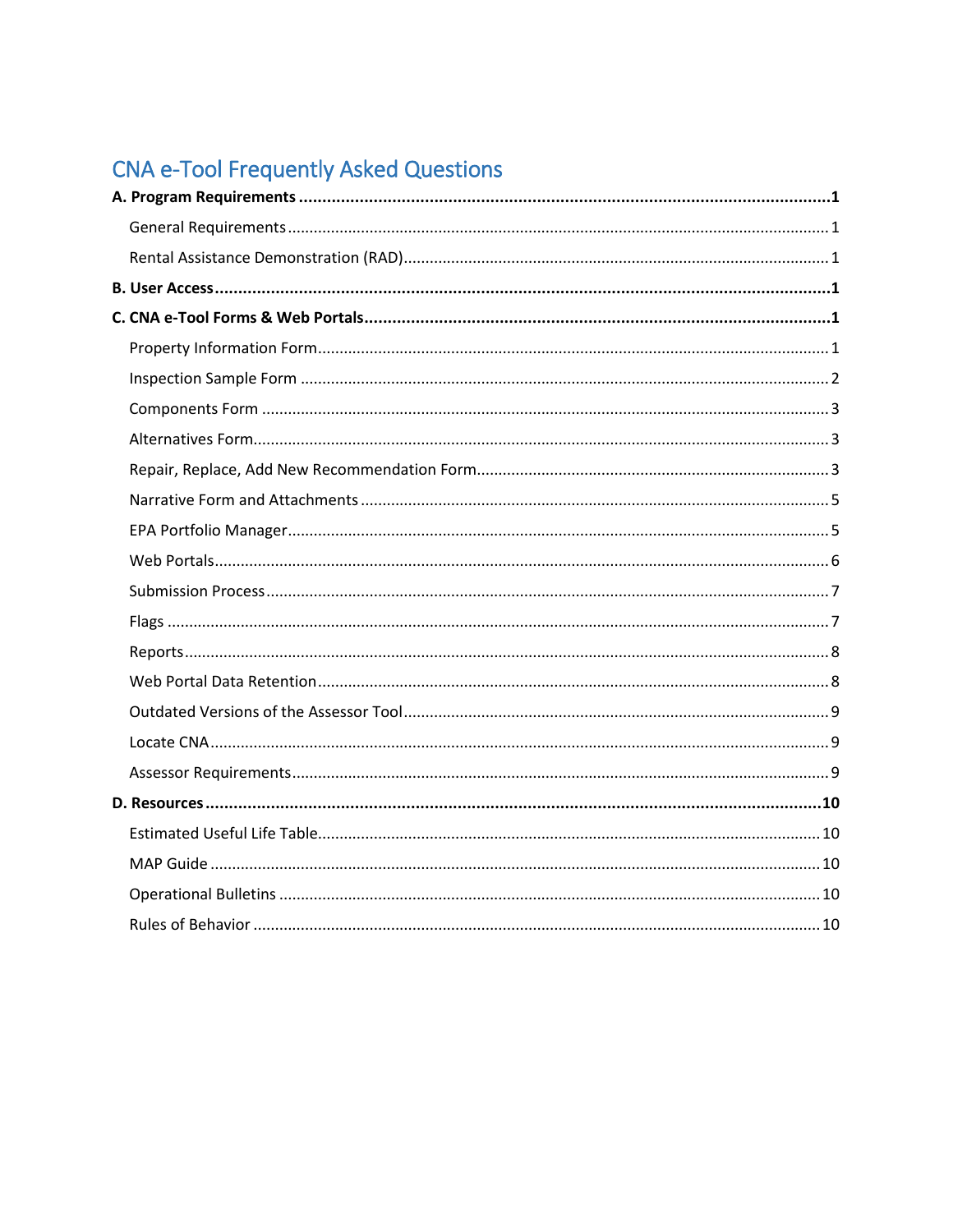# <span id="page-2-0"></span>**A. Program Requirements**

#### <span id="page-2-1"></span>**General Requirements**

1. Question: When will HUD require use of the CNA e-Tool?

Answer: FHA multifamily mortgage insurance applications have required use of the CNA e-Tool as of November 1, 2017.

All Rental Assistance Demonstration (RAD) conversions, 10-year update capital needs assessments for FHA-insured multifamily properties and other asset management milestones such as partial payment of claims, have required use of the CNA e-Tool as of February 1, 2018.

2. Question: Will public housing require use of the CNA e-Tool?

#### Answer: No.

If the question is regarding public housing assets converting to private ownership through the Rental Assistance Demonstration (RAD) see the heading for that topic below.

3. Question: Will the HUD firm application submission package require a third party PCNA report when the CNA e-Tool is required?

Answer: No. A third party prepared CNA in the CNA e-Tool replaces the paper reports formerly submitted as part of the paper application packages.

#### <span id="page-2-2"></span>**Rental Assistance Demonstration (RAD)**

1. Question: When do RAD transactions require use of the CNA e-Tool?

Answer: Per section 1.4.A of the RAD Notice, the CNA e-Tool is required for all properties, with exceptions for certain new/rehabbed properties, for tax credit properties, and for properties where less than 20% of the units are assisted. RAD transactions will require the CNA e-Tool as the RPCA Tool had been required. Note that RAD transactions using MAP (i.e. HUD-FHA insured mortgage financing) must follow the procedures for CNAs outlined in the 2016 MAP Guide. All other RAD transactions follow CNA procedures described by the RAD Resource Desk.

### <span id="page-2-3"></span>**B. User Access**

Follow the link below to reference HUD's User Access Guide: [https://www.hud.gov/sites/documents/CNA\\_ETOOL\\_FILE\\_01.PDF](https://www.hud.gov/sites/documents/CNA_ETOOL_FILE_01.PDF) - HUD User Access Guide. [https://www.hud.gov/sites/documents/CNA\\_ETOOL\\_FILE\\_04.PDF](https://www.hud.gov/sites/documents/CNA_ETOOL_FILE_04.PDF) - Lender User/Coordinator Access Guide.

# <span id="page-2-4"></span>**C. CNA e-Tool Forms & Web Portals**

<span id="page-2-5"></span>**Property Information Form**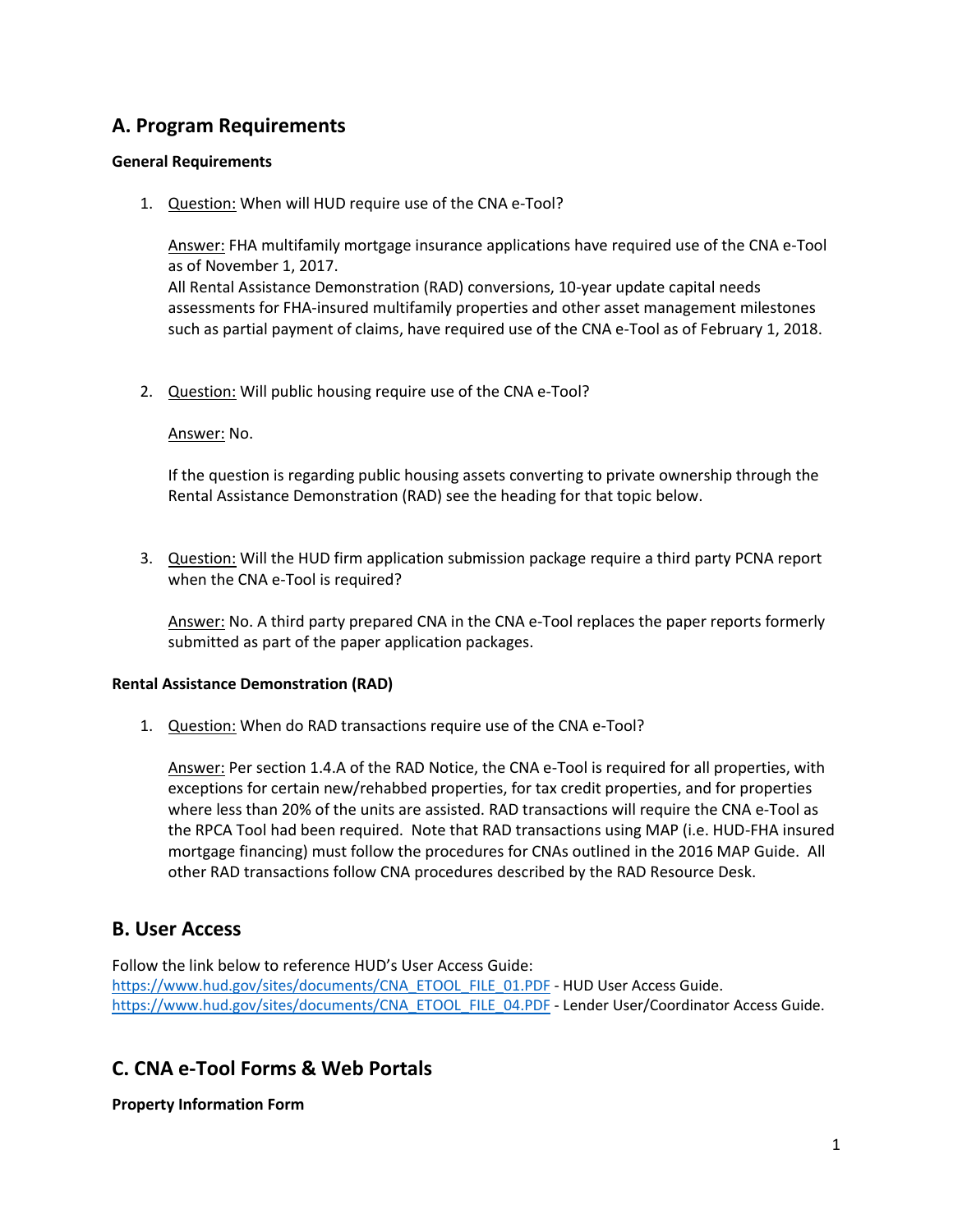1. Question: What types of properties can users select in the Assessor tool?

Answer: Users can select the following properties in the Assessor tool: M2M, RAD, LIHTC PILOT, Application Development, and Asset Management. Users can expect revised categories in July 2018.

2. Question: When and how can Lenders request a Project ID (iREMS) number?

Answer: The coordinator generally assigns the user a Project ID (aka: iREMS) number at the time of initial closing and the asset is added into HUD's portfolio. For properties that are already in HUD's portfolio, the Lender should contact his/her Account Executive assigned to the property in Asset Management for this information. If the property is not yet in HUD's portfolio, there will be no Project ID number at the time of CNA submission. Provide an FHA loan application number instead.

#### <span id="page-3-0"></span>**Inspection Sample Form**

1. Question: For inspection sample density, the MAP Guide says to inspect 25% of the units in a proportional manner and the CNA e-Tool is coded to create flags if 25% of the units in each building and of each type are not inspected. If we see 27% of the total units at the site, they were in most of the buildings, and at least a few of each unit type were inspected, are those W flags going to require us to go back to the site to inspect additional units?

Answer: Generally, HUD is not concerned with minor deviations from the sampling regimen stated in MAP Guide Appendix 5G.V.B.2. In this context, an example of "minor" could mean having a sample that is short by one unit out of the eight that would be required for one building or one-unit type.

HUD relies on a randomly selected and proportionately distributed sample documented with photography as evidence to evaluate and review the CNA submitted. While it is quite reasonable to disagree about and/or to compromise on judgments about the evidence, it is not reasonable to alter, hide, or compromise the evidence. HUD is not satisfied with any significant deviation from the sample routine, repetitive deviations, and/or an inadequate photographic record.

HUD sees the problem as Lenders and Assessors being too casual about the scope of the CNA, and not communicating with owners and among themselves in a manner that allows all parties to work efficiently as they deliver the required scope for the CNA.

HUD staff are advised to return CNAs that lack the required photography or depart materially from the sampling regimen.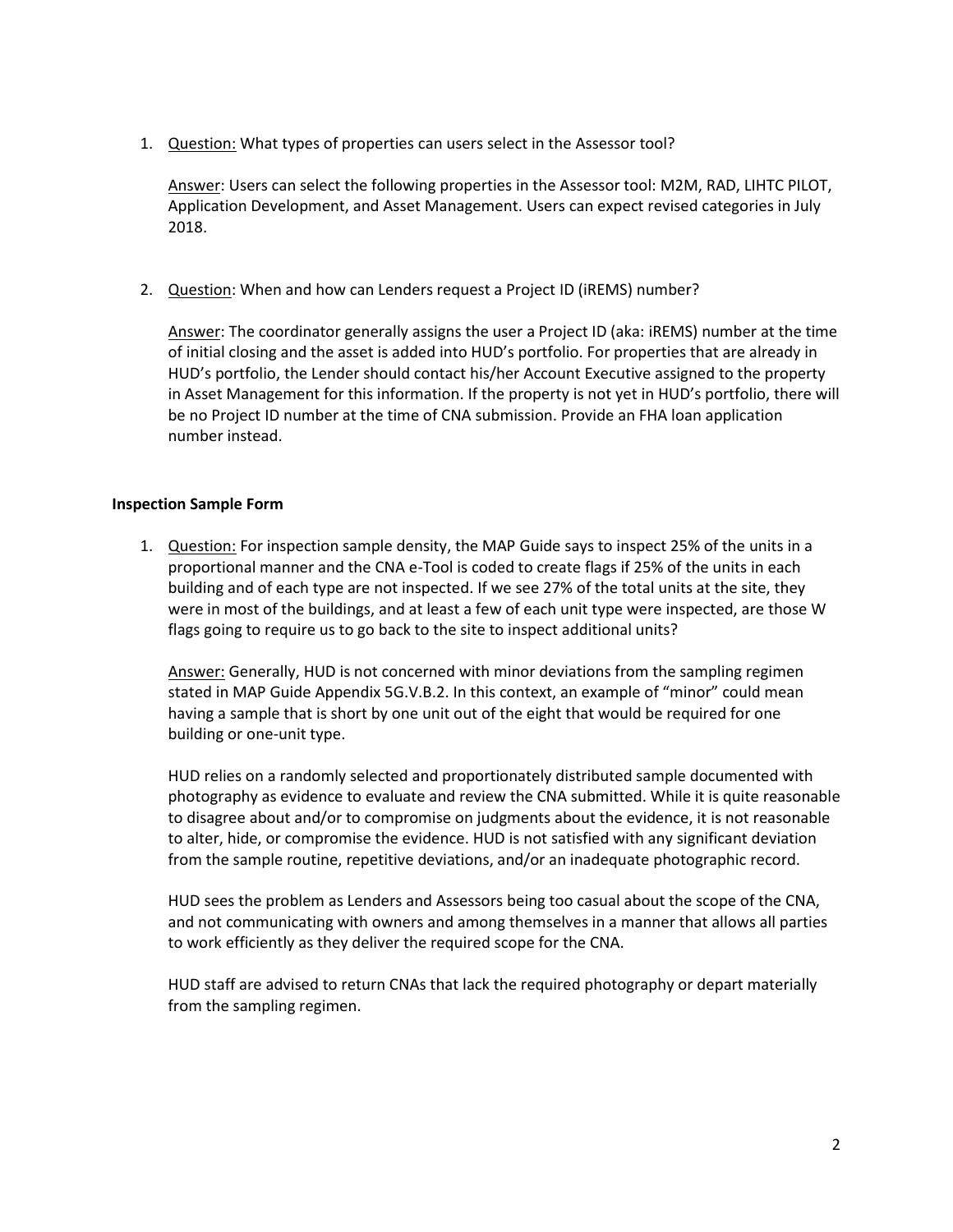#### <span id="page-4-0"></span>**Components Form**

1. Question: To submit a CNA only for Assets, do we need to include other components such as the roofing or painting of units?

Answer: For Assets, the CNA needs to assess the existing conditions of all the relevant components. This allows for up-to-date information on the replacement schedule and on the budget for anticipated replacements.

2. Question: What if there is an item on site that does not appear in the drop-down list? How can a user add a new category?

Answer: Users should find the Component Type that most closely resembles what they are working with because users cannot add a new category to the drop-down list. Notify HUD at [CNAeTool@hud.gov](mailto:CNAeTool@hud.gov) if and when you identify a component with no appropriate category.

#### <span id="page-4-1"></span>**Alternatives Form**

1. Question: Can a Lender create new alternatives or modify components to allow choices for repairs not foreseen by the Needs Assessor?

Answer: The Lender can use the "Repair Replace Decision" form of the Assessment Tool to modify a needs assessor's recommendation or to select a different alternative than the one the needs assessor recommended. However, if a Lender would like to create a new alternative (as opposed to selecting an existing one), s/he should return the CNA to the Needs Assessor with appropriate instructions and specify a new set of parameters (e.g., when, duration, location, cost, life safety, accessibility, scope).

#### <span id="page-4-2"></span>**Repair, Replace, Add New Recommendation Form**

1. Question: Can a Needs Assessor move an accessibility repair out of the Critical repair category to the Non-Critical repair category so that it can be completed 12 months after closing? If so, how would the Needs Assessor enter this into the CNA e-Tool?

Answer: No, accessibility remedies are always "critical." Per Appendix 5B of the 2016 MAP Guide, HUD requires accessibility remedies to be completed "as soon as possible" measured in months up to 12 months after closing on a case-by-case basis, typically for accessibility-related repairs that require construction. HUD will allow this request depending on the severity/type of the repairs. The distinction between the timing of non-critical repairs and accessibility remedies is the emphasis on "as soon as possible."

Within the CNA e-Tool, regardless of the construction timeline, the Needs Assessor should indicate 'Now' as the timeline of the repair and indicate 'Yes' in the Life Safety and Accessibility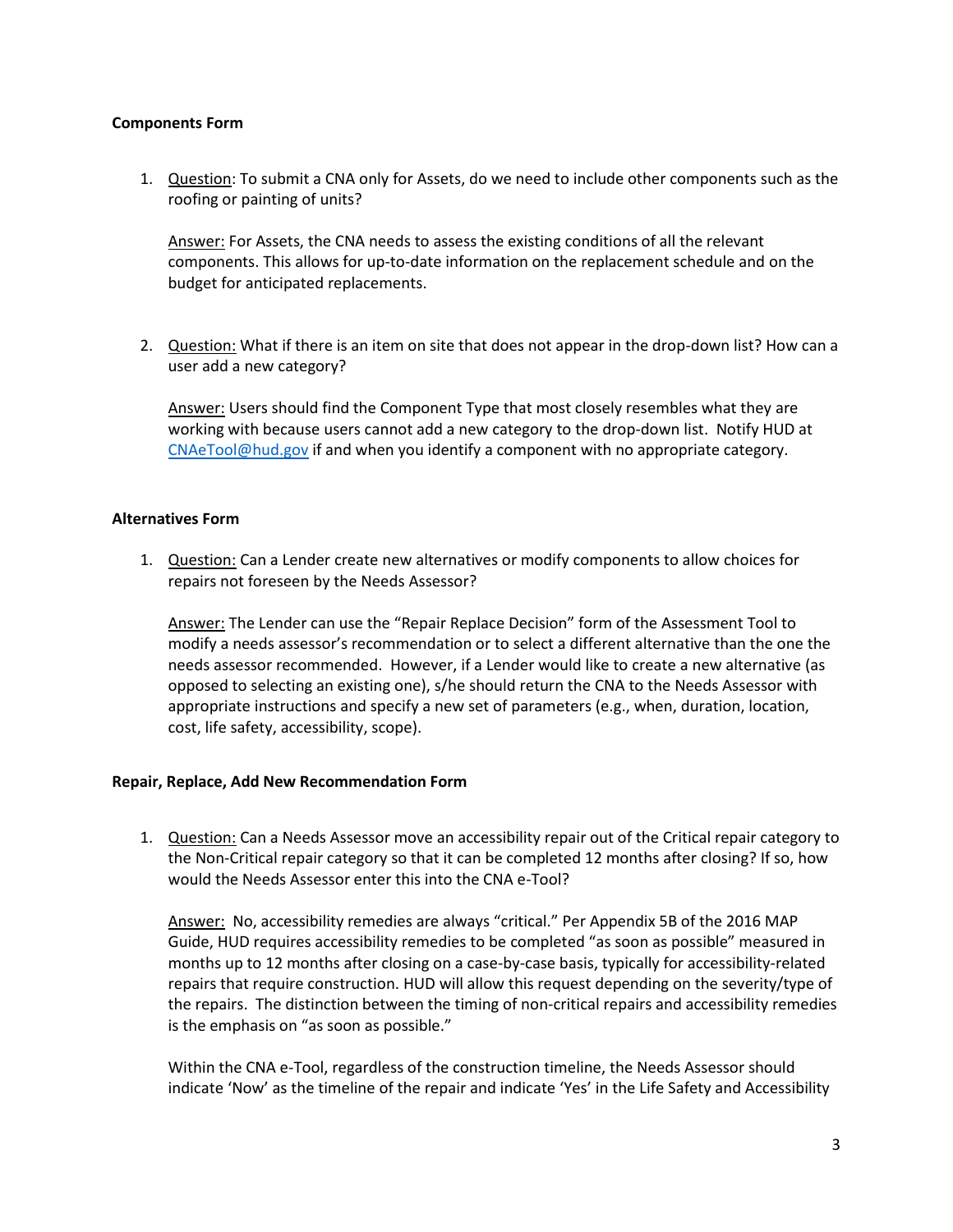Indicator fields. S/he should also explain his/her proposal to complete this repair post-closing in his/her comments.

2. Question: What is the correct entry in the 'Time to Complete' field on the Recommendations form when a repair/replace item must be completed before closing?

Answer: The correct entry is zero in the 'Time to Complete' field.

3. Question: One-time repairs/replacements undertaken as part of the scope of work in the CNA e-Tool have caused large repairs in the replacement reserves. Based on the CNA e-Tool, new carpets and cabinets will have a full replacement show up multiple times in the reserve schedule. This has also been seen where a new clubhouse is installed every 10 years (or 3 total times). This has caused unusually high minimum annual deposits and many of the items will be replaced or repaired as needed as opposed to reinstalling every single unit at once, every time.

Would it be possible to change some of these types of repairs to one time repairs and account for turnover, separately? How would this be done in the CNA e-Tool?

Answer: The Estimated Useful Life (EUL) is derived from industry data, and the estimated replacement year in the Reserves for Replacement (RfR) would be based on the EUL. For example, cabinets have an EUL of 20 years. If they are installed as part of the Non-Critical repairs in year 1, the replacement of the cabinets would not appear in the RfR at all since the RfR is scheduled for the first 20 years of the mortgage term. Carpets, on the other hand, typically last 6 years according to the EUL, so expect them to be replaced at least 3 times within the 20-year schedule.

The new Clubhouse building should be a separate building on the site, so it wouldn't be a replacement item in the RfR. It would be made up of various components such as the walls, roofing, windows, bathroom fixtures, carpet/flooring, etc. All of these components that make up the Clubhouse would have different EULs. The cost of the new Clubhouse would be the sum of these different components and need to be structured in the CNA as such.

The whole purpose of the RfR is to estimate potential expenses and capital needs of the property and create a reserves fund that's always available for the Owner to use. Establishing the Reserves does not mean that a component will be reinstalled automatically and compelled to do so at every unit all at once, each time.

<span id="page-5-0"></span>The duration functionality within the CNA e-Tool exists to be able to spread out the cost over several years rather than all in one year. For example, let's say the cost to replace all the windows at the property, given the per-unit cost, is \$200,000. Let's also say the windows need to be replaced around Year 8, according to the EUL. You can estimate with all \$200,000 in that one Year 8, or spread the costs out over 5 years with \$40,000 a year for 5 years.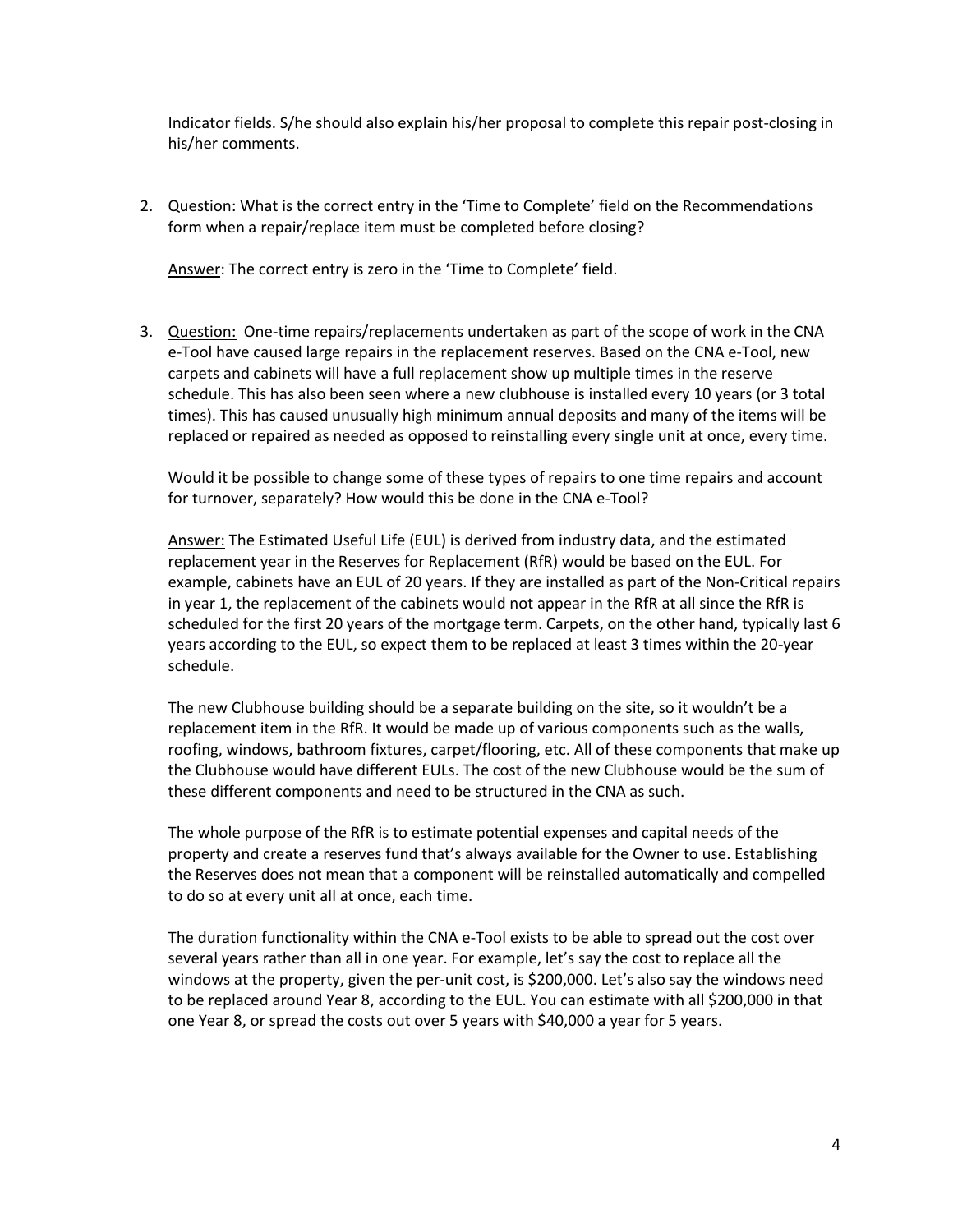#### **Narrative Form and Attachments**

1. Question: If the Needs Assessor prepares a narrative report outside of the CNA e-Tool and embeds the photos in the report, does the Needs Assessor still have to submit photos in a separate file for the Lender to attach to the CNA e-Tool submission?

Answer: Appendix 5G of the MAP Guide requires that the Needs Assessor assembles photos in an annotated anthology or album, organized in accordance with the ASTM 2018-08 standard outline, with each photo labeled and/or explained. This would typically be done in a text file converted to a PDF file, which the user will attach to the CNA at Submission.

MAP Guide Appendix 5G.VII.D.2.g describes the extent of photos required and how they should be presented:

*"g. Annotated photography for existing properties showing the sites and buildings, unique and typical common spaces, each unit type including all rooms and baths, and typical conditions together with any photos necessary to document specific locations and/or the nature or content of immediate repairs, each numbered and labeled and accompanied by such text comments as appropriate. Photos of unit interiors should document not only exceptional conditions (good or bad), but also actual conditions of every 5th dwelling unit inspected including any common areas (hallway, breezeway, elevator) that must be transited to access the unit. While photos or text documents may be attached to address a particular component or topic, it is recommended that the Needs Assessor and/or Lender assemble photography and comments in a single or multiple PDF documents organized by Need Category, i.e. by ASTM outline, e.g. 3.2 Site, 3.3 Mechanical Electrical Systems, etc. These attachments should cover all Need Categories from 3.2 through 4.0. See the Standard Estimated Useful Life Table."*

HUD specifically does not want submitters to attach traditional PCNA reports, or multiple exhibit items in a single file leaving the reviewer unable to see quickly what has been attached and requiring the reviewer to open, search, and find a particular exhibit among many. When the reviewer opens the Attachments panel for a submitted CNA, s/he should be able to scan the list of attachments and readily understand the identity of each item, as though the list were a table of contents for the CNA appendices.

#### <span id="page-6-0"></span>**EPA Portfolio Manager**

1. Question: What is the EPA ENERGY STAR Portfolio Manager?

Answer: EPA's ENERGY STAR Portfolio Manager Tool helps owners measure and track the energy, water use, and greenhouse gas emissions of their buildings in a secure online environment. The owner can use the results to identify under-performing buildings, set investment priorities, verify efficiency improvements, and receive EPA recognition for superior energy performance.

2. Question: What is the HUD Custom SEDI for and where can I find it?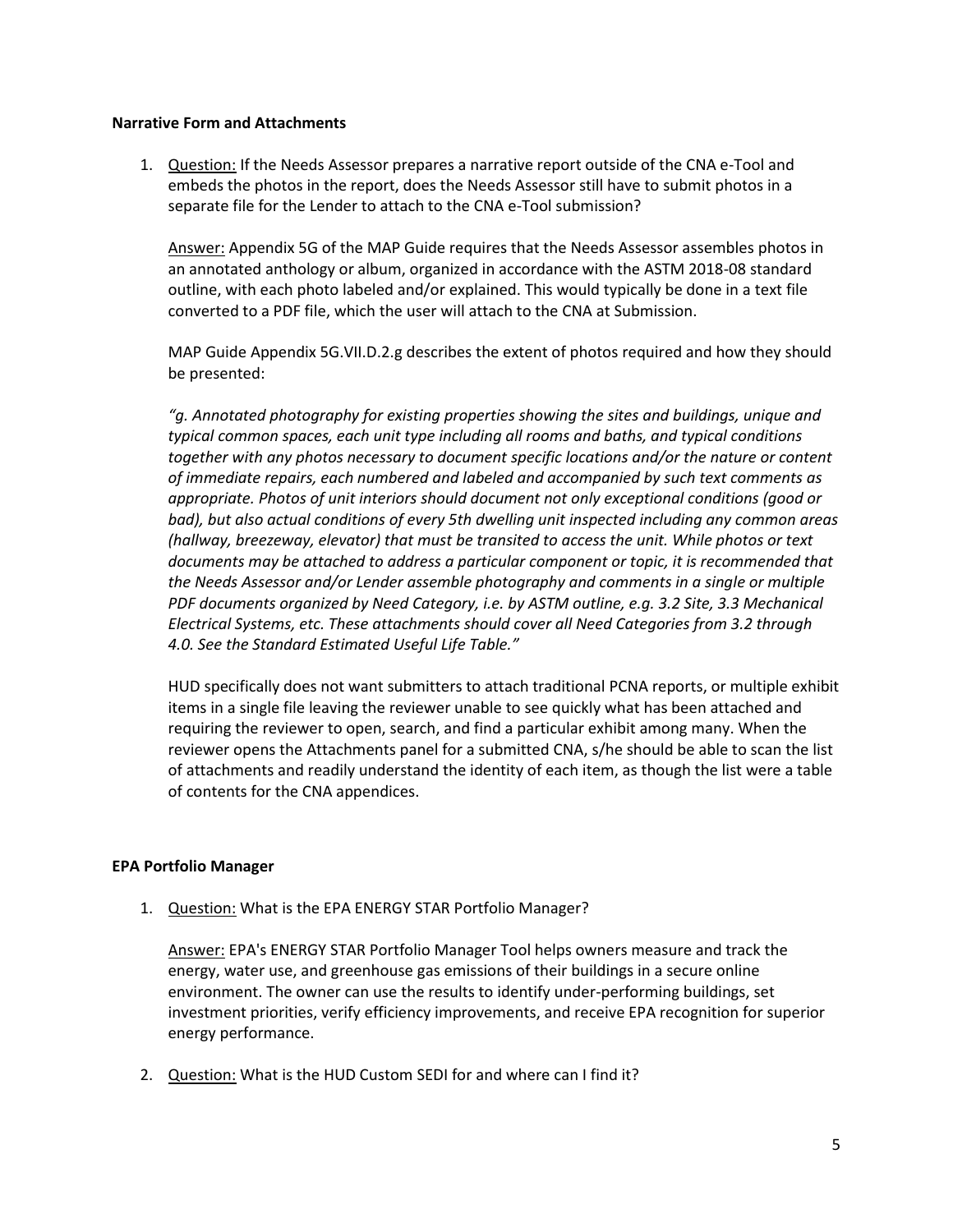Answer: The HUD Custom SEDI is used for properties to be built, adaptively reused, or rehabilitated. It is found at the following URL: [https://portfoliomanager.energystar.gov/pm/reports/dataRequest/accept/4846e93b-feec-](https://portfoliomanager.energystar.gov/pm/reports/dataRequest/accept/4846e93b-feec-43b6-bc21-f501d2038b08)[43b6-bc21-f501d2038b08.](https://portfoliomanager.energystar.gov/pm/reports/dataRequest/accept/4846e93b-feec-43b6-bc21-f501d2038b08)

3. Question: What is the HUD Custom SEP for and where can I find it?

Answer: The HUD Custom SEP is used for existing properties with recent full 12 months of normal operating history. It is found at the following URL: [https://portfoliomanager.energystar.gov/pm/reports/dataRequest/accept/63f30abb-e211-](https://portfoliomanager.energystar.gov/pm/reports/dataRequest/accept/63f30abb-e211-4196-8a71-1d5e2e9d02ac) [4196-8a71-1d5e2e9d02ac.](https://portfoliomanager.energystar.gov/pm/reports/dataRequest/accept/63f30abb-e211-4196-8a71-1d5e2e9d02ac)

4. Question: Unless an applicant is aiming for a reduced MIP, does s/he need an SEP for submission of the CNA e-Tool for a 223(f) project?

Answer: No. In September 2017, HUD's Office of Multifamily Housing suspended the sections of the 2016 MAP Guide that required applicants for insured mortgages to provide utility consumption benchmarking reports, i.e. HUD Custom SEP or SEDI reports from EPA's Portfolio Manager application. However, this suspension does not apply to any applicant who requests reduced Mortgage Insurance Premium (MIP) in consequence of achieving a green building certification, or to those applicants who ask that HUD underwrite utility cost savings anticipated as a result of proposed utility conservation measures included in Critical or Non-Critical repairs. HUD still requires benchmarking reports in those circumstances.

HUD will not lift the suspension of the benchmarking provisions of the MAP Guide without timely notice to the industry, so applicants have sufficient time to respond in future applications.

#### <span id="page-7-0"></span>**Web Portals**

1. Question: Where can I find the Assessor tool and public Validation Engine?

Answer: Users can find the CNA Assessment Tool on the CNA e-Tool web page at the following URL: [https://www.hud.gov/program\\_offices/housing/mfh/cna.](https://www.hud.gov/program_offices/housing/mfh/cna) Users can access the public Validation Engine website without credentials at the following URL: [http://webapps.hud.gov/CNAeTool/faces/CnaValidation.](http://webapps.hud.gov/CNAeTool/faces/CnaValidation)

2. Question: Which browsers are compatible with the CNA e-Tool?

Answer: The CNA e-Tool is compatible with the following web browsers: Microsoft Internet Explorer, Google Chrome, Mozilla Firefox, and Apple Safari.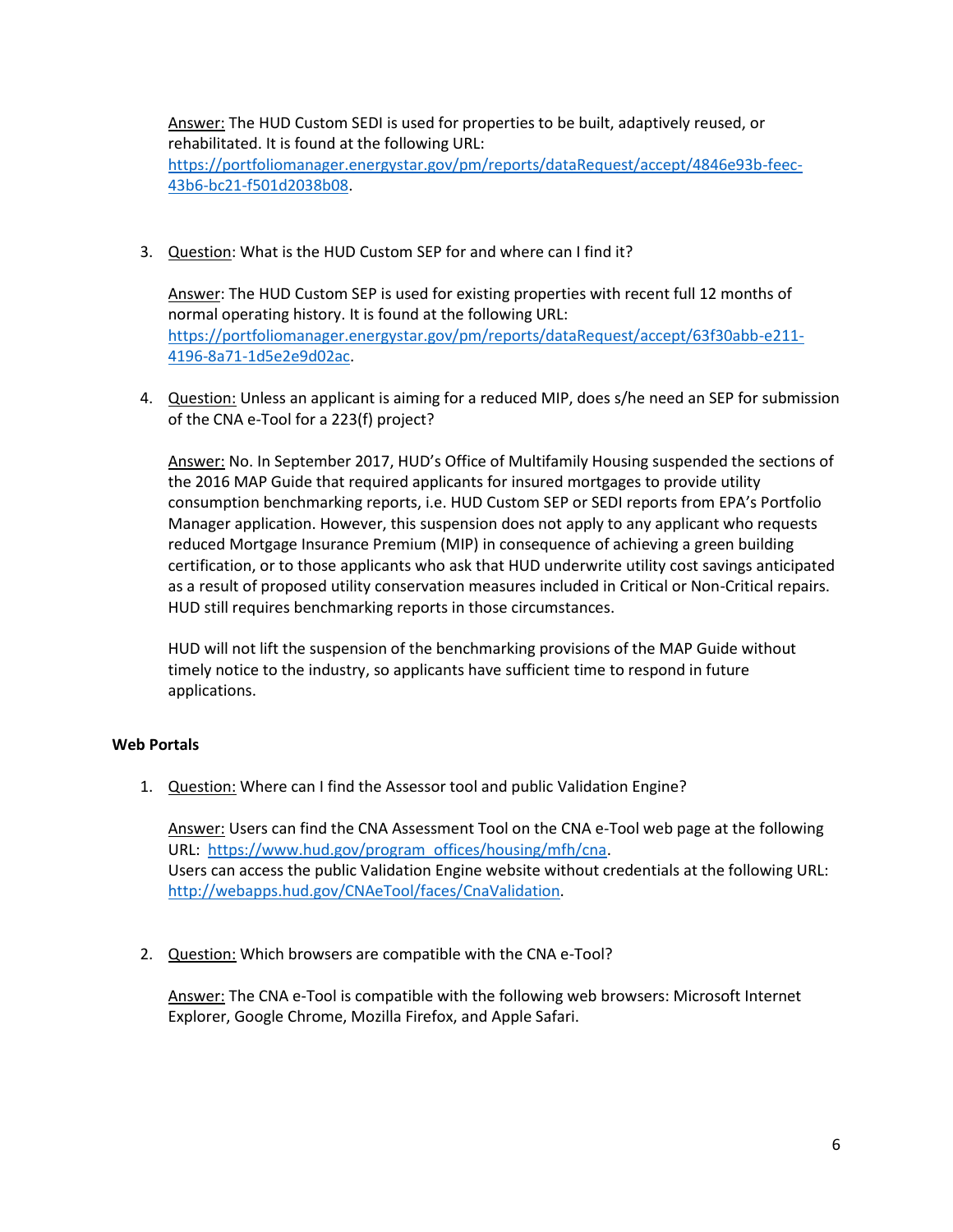#### <span id="page-8-0"></span>**Submission Process**

1. Question: How does the CNA e-Tool submission/approval process correlate with the application process? Does HUD need to approve the CNA e-Tool prior to a firm's application or concurrent to its application?

Answer: Concurrent. And the lender's submission of the paper application and the separate electronic submission of the CNA should be simultaneous. In terms of timing, the CNA e-Tool submission process is very similar to the legacy paper-based process. HUD still requires the full application and payment of the application fee, however the CNA portion of the application is submitted and reviewed electronically.

2. Question: Why can only Lenders submit a CNA in the Submission Portal?

Answer: HUD has a legal relationship with the Lender. The Needs Assessor is a third party with whom HUD has no direct relationship. Also, lenders have an established user name and password credentialing procedure that is not workable for needs assessors who provide their services to multiple different and competing lenders.

3. Question: Is the process for preparing a CNA different for a vendor and for a servicer when preparing a CNA for the 10 year PCNA requirement?

Answer: There is no difference in procedure for preparing a CNA for a loan application as opposed to a 10-year update CNA. The Assessment Tool spreadsheet and the CNA e-Tool Portals (Validation Engine for Needs Assessors and Submission Portal for Lenders) will be used the same way in each instance.

4. Question: Can Needs Assessors keep local copies of the Assessor tool data for their own use or is it preferred to view the data through the HUD Portal?

Answer: The Needs Assessor should save all the final items they send to the Lender as local copies to have a record of what they provided to the lender. Only lender submissions are saved in the CNA e Tool system. Needs Assessor validations are retained in the system only 4 days for troubleshooting purposes and are not retrievable by the user. Assessor's can re-validate any Assessment Tool file at any time and are able to export results with each validation.

#### <span id="page-8-1"></span>**Flags**

1. Question: What kinds of flags can occur when the CNA e-Tool is validated? Where can users find a list of all flag codes that may occur?

Answer: There are over a hundred flags that can be (S) severe, (W) warning, or (I) informational in nature. Users can find the list of flags that may trigger during the Validation process at the following URL under Appendix A:

[https://www.hud.gov/sites/documents/INSTRUCTFORCNATOOL.PDF.](https://www.hud.gov/sites/documents/INSTRUCTFORCNATOOL.PDF)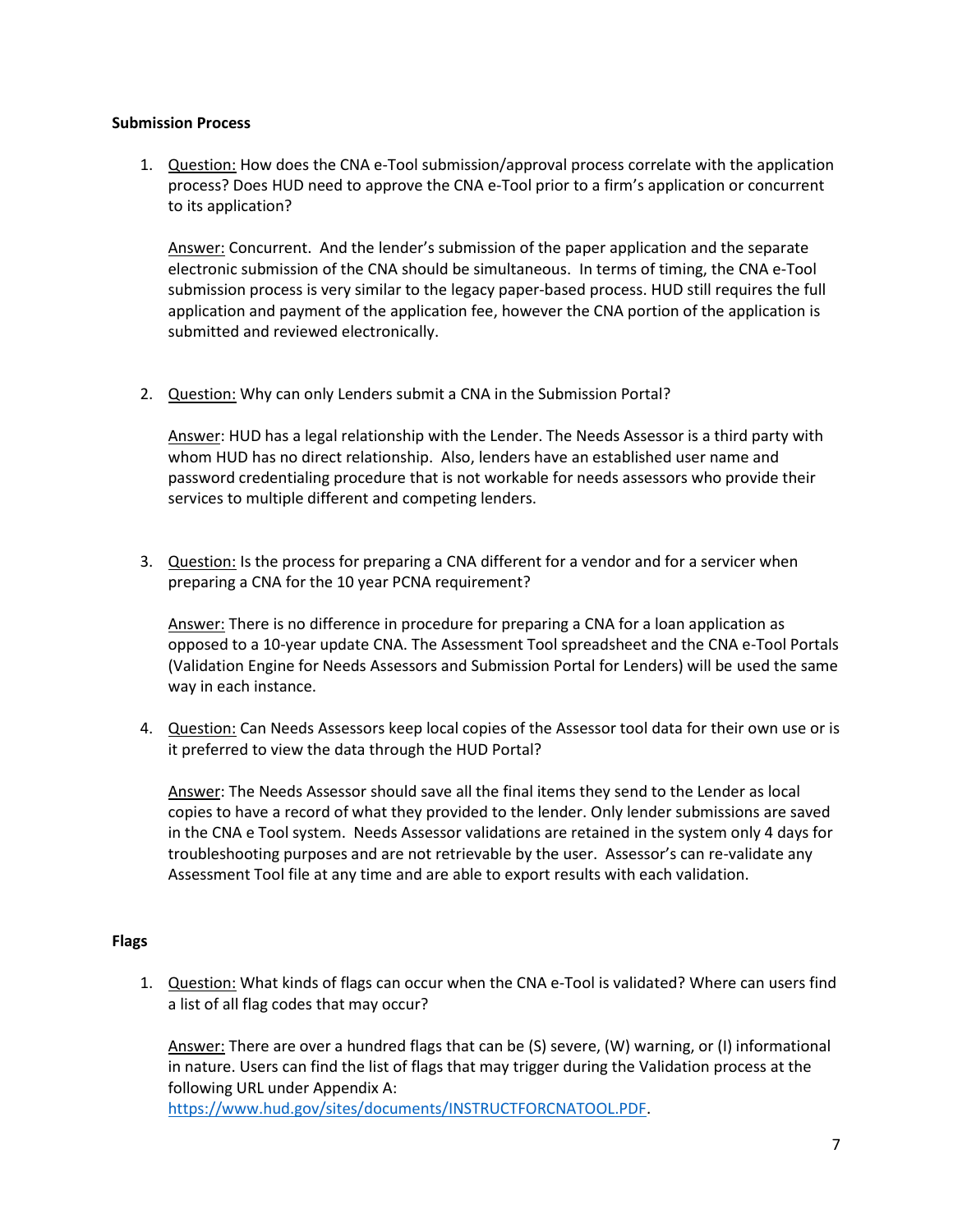#### <span id="page-9-0"></span>**Reports**

1. Question: What reports are available to external users?

Answer: External users have access to the following reports: the Snapshot Report, the Property Insurance Schedule Report, the Assessment Summary Report, and the Building Unit Mix Report. The Snapshot Report gives an overview of the data captured in the assessment. This report is only available on the Locate CNA tab of the Submission Portal, for those external users with credentials.

The Property Insurance Schedule Report is a report that consists of the Property Insurance Schedule of Replacement Cost (HUD Form 92329).

The Assessment Summary Report is the closest thing available to mirror a written CNA. This Report was modeled after the USDA Standard CNA written report.

The Building Unit Mix Report is a summary of all buildings entered into the CNA e-Tool and includes information on the unit types in the building, square footage per unit type, the number of units/spaces in the building, the total square footage, and the number of garage spots.

In addition to reports, most results shown in Panels, e.g. the Financial Schedule, can be exported and saved by users.

#### <span id="page-9-1"></span>**Web Portal Data Retention**

1. Question: How long will the database retain a CNA file?

Answer: The database will retain CNA files depending on the following statuses: *Received for Validation*: 4 days if submitted by Validation Engine user, 30 days when submitted by Submission Portal user.

*Returned, Submitted, Ready for Decision, Under Review*: 3 years. Approved CNAs are retained permanently.

2. Question: Will re-submitting a corrected version of the CNA e-Tool delete and disallow access to the original CNA e-Tool?

Answer: Each time a lender validates an Assessment Tool file, a new CNA record is created with its own unique Assessment ID. Each such record can be retrieved by the lender using the "Locate CNA" tab of the Submission Portal (subject to the data retention limits noted in question 1 immediately above.) The new record does not over-ride or replace a prior record. However, only one Assessment Tool plus flag notes and attachments can be submitted for review at one time. If a submission is Returned or Approved, then a new submission for the same property will be accepted.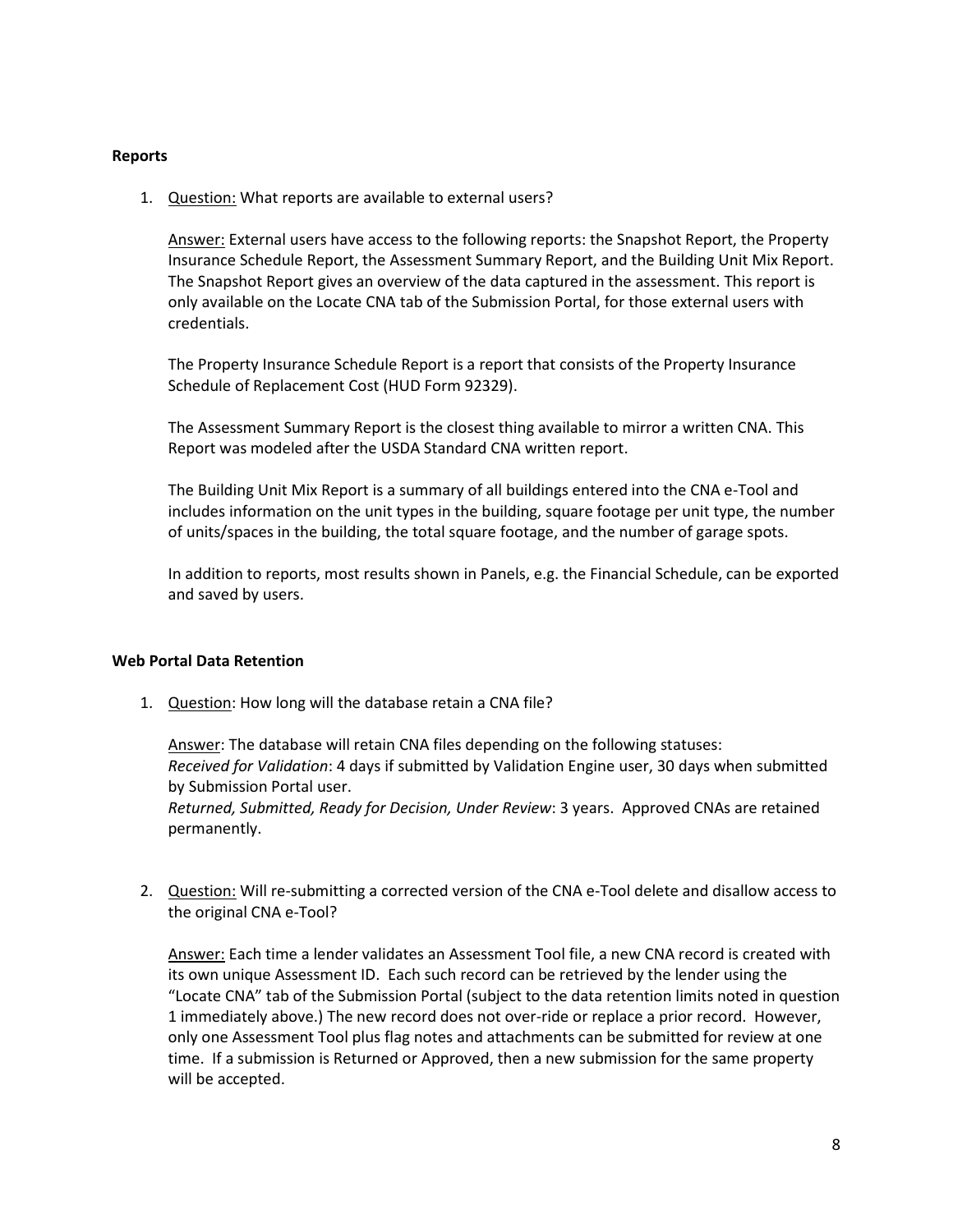#### <span id="page-10-0"></span>**Outdated Versions of the Assessor Tool**

1. Question: How will users know if there is a new version of the Assessor tool? If HUD releases a new version of the Assessor tool, will there be issues with later validation?

Answer: HUD will post Operational Bulletins informing users when a new Assessor tool is posted. Newer versions of the Validation Engine may or may not be able to validate older versions of the Assessor tool.

#### <span id="page-10-1"></span>**Locate CNA**

1. Question: What is the purpose of the 'Locate CNA' tab?

Answer: In the 'Locate CNA' tab, the user is able to locate, select, and then open results for any CNA that this same user has validated or submitted, including any that the reviewing agency has returned or approved. The user can export and print their CNA results after locating their CNA. Among other things, the Lender can use the detailed information available in the 'Locate CNA' tab to review their results and edit their Assessment Tool files so as to generate amended results.

#### <span id="page-10-2"></span>**Assessor Requirements**

1. Question: If the Needs Assessor completes the CNA in-house, does the Needs Assessor preparing the CNA need to be qualified/certified or does this only apply to third parties?

Answer: Any personnel completing the CNA must be qualified with necessary professional certifications and licenses to conduct the Needs Assessment. The Needs Assessor may not have any identity-of-interest with the Lender or the Borrower as stated in the MAP Guide 5.2.B.2:

#### *2. Needs Assessors.*

#### *a. Qualifications.*

*The Lender must select a Needs Assessor it determines to have education, professional credentials, and field experience appropriate to the assessment assignment considering the age, size, type of building systems, construction methods, and location of the property. In no event may the qualifications of the Needs Assessor and any related consultants employed to prepare the CNA be less than described in ASTM E 2018-08 Appendix XI.1. The Needs Assessor (and any other consultants, specialists or trades contractors engaged for purposes of the needs assessment) may have no identity-of-interest with the Lender or the borrower or its principals, and may not have any personal or business relationship with the borrower, or its principals that would create a conflict of interest.* 

2. Question: What type of training do I need to be certified as a Needs Assessor?

Answer: HUD does not specify what kinds of training someone needs to gain the proper qualifications as prescribed above.